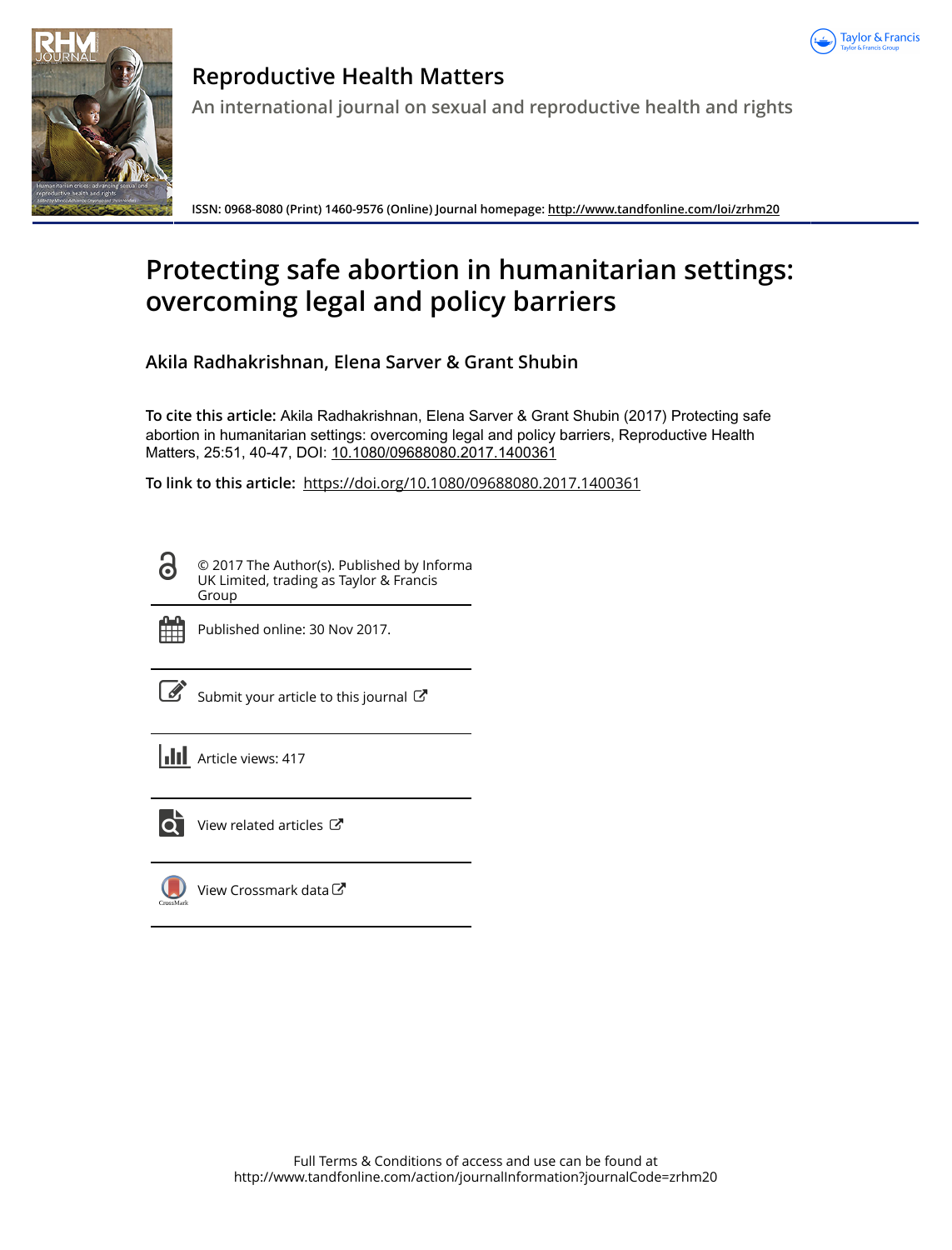

# <span id="page-1-0"></span>Protecting safe abortion in humanitarian settings: overcoming legal and policy barriers

Akila Radhakrishnan.<sup>a</sup> Elena Sarver, <sup>b</sup> Grant Shubin<sup>c</sup>

a Vice-President and Legal Director, Global Justice Center, New York, NY, USA. Correspondence: [akila@globaljusticecenter.net](mailto:akila@globaljusticecenter.net)

b Legal Fellow, Global Justice Center, New York, NY, USA

c Staff Attorney, Global Justice Center, New York, NY, USA

Abstract: Women and girls are increasingly the direct and targeted victims of armed conflict and studies show that they are disproportionately and differentially affected. However, humanitarian laws, policies, and protocols have yet to be meaningfully interpreted and adapted to respond to their specific needs, including to sexual and reproductive health services and rights. In particular, safe abortion services are routinely omitted from sexual and reproductive health services in humanitarian settings for a variety of reasons, including improper deference to national law, the disproportionate influence of restrictive funding policies, and the failure to treat abortion as medical care. However, properly construed, abortion services fall within the purview of the universal and non-derogable protections granted under international humanitarian and human rights law. This commentary considers the protections of international humanitarian law and explains how abortion services fall within a category of protected medical care. It then outlines contemporary challenges affecting the realisation of these rights. Finally, it proposes a unification of current approaches through the use of international humanitarian law to ensure comprehensive care for those affected by armed conflict. DOI: 10.1080/09688080.2017.1400361

Keywords: abortion, international humanitarian law, non-discrimination, conflict, sexual violence

## Introduction

Women and girls are increasingly the direct and targeted victims of armed conflict and studies show that they are disproportionately and differen-tially affected.<sup>[1](#page-6-0)</sup> Furthermore, sexual violence in today's armed conflicts is systematically used against civilians to demoralise, destroy, terrorise, and even change the ethnic compositions of entire communities. These shifts in the face of war require effective responses in humanitarian protocols, laws, and practices. Nowhere is this need more apparent than in the need to mainstream and systemise sexual and reproductive health (SRH) services in conflict-related humanitarian settings.

While SRH services in humanitarian settings, including in response to sexual violence, encapsulate a range of care, from HIV prophylaxis to wound care and STD prevention, one service is worth singling out – abortion. Today girls and women, including those who become pregnant from rape, in conflict settings are routinely denied abortions with devastating consequences. While there are a multitude of reasons why safe abortion services are not currently available in the majority of humanitarian settings (including abortion stigma, attitudes amongst humanitarian actors, and restrictive donor policies), a frequently cited reason is restrictive abortion laws.<sup>[2](#page-6-0)</sup> However, relegating abortion services to the confines of national laws fails to take into account the full framework of laws governing the provision of care to those affected by armed conflict, such as international humanitarian and human rights laws.

The availability of abortion services is also hampered by the fact that many humanitarian organisations do not consider abortion to fit into the realm of the care that they administer. $<sup>2</sup>$  This view</sup> is slowly changing due to the pervasiveness of sexual violence in conflict zones and progressive donor policies that recognise the imperative to

<sup>40</sup> © 2017 The Author(s). Published by Informa UK Limited, trading as Taylor & Francis Group This is an Open Access article distributed under the terms of the Creative Commons Attribution License [\(http://creativecommons.](http://creativecommons.org/licenses/by/4.0/) [org/licenses/by/4.0/\)](http://creativecommons.org/licenses/by/4.0/), which permits unrestricted use, distribution, and reproduction in any medium, provided the original work is properly cited.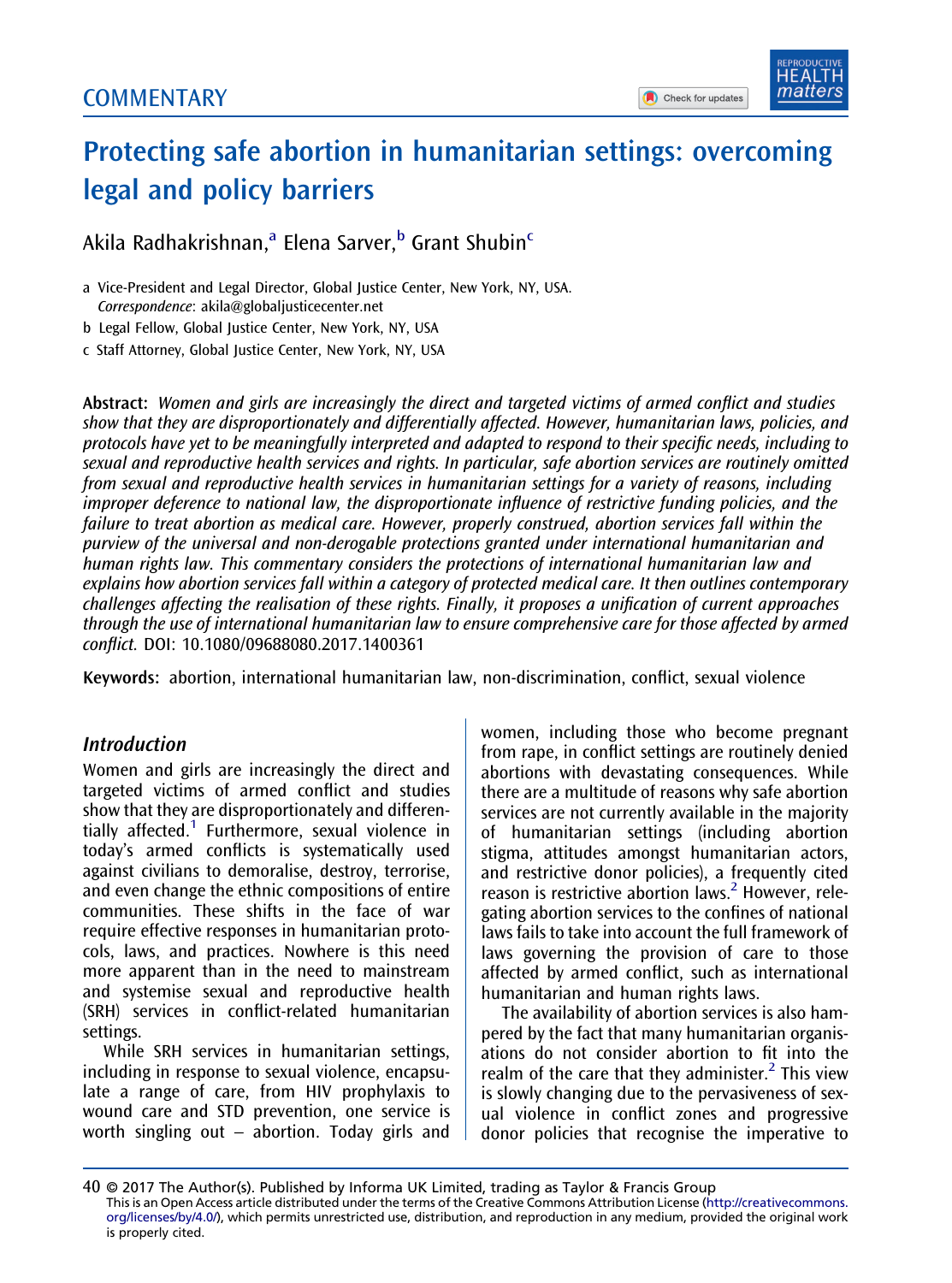provide abortion services to victims of sexual violence in humanitarian settings, which are discussed herein.

Despite this progress, the restrictions on humanitarian aid are as potent as ever. The Helms Amendment and President Trump's reinstatement and expansion of the Global Gag Rule have resulted in collective confusion, chilling effects on speech, and the further obstruction of abortion services. As the largest funder of global health assistance, the far-reaching impact of these combined US policies will have deadly consequences for women around the world. Thus, there is an urgent need to clarify the legal framework defining the rights of women and girls to medical care in conflict situations, including to safe abortion care.

This commentary addresses the gap in abortion services in SRH care in conflict-related humanitarian settings. It first shows that abortion services fall within a category of medical care that is protected by the international community's strongest legal framework. It then outlines contemporary challenges affecting the realisation of the rights protected by this framework. Finally, it proposes a unification of current approaches to ensure comprehensive care for female victims of armed conflict.

## International humanitarian law and protection of women and girls' medical needs

International humanitarian law (IHL) is a body of law that specifically regulates conflict and guarantees a range of fundamental rights and protections to war victims. Specifically, the 1949 Geneva Conventions and their Additional Protocols require that persons "wounded and sick" be collected and cared for and receive comprehensive, non-discriminatory medical treatment based solely on their medical condition. As detailed below, these intentionally broad international legal protections encompass abortion services – a necessary medical care needed only by one biological sex – in conflict situations.

#### Pregnant women and girls in armed conflict are considered "wounded and sick" under IHL

Under IHL, the "wounded and sick" are persons, whether civilian or military, who are in need of medical assistance or care and who refrain from any act of hostility. The legal meaning of the terms "wounded" and "sick" "cover maternity cases

… and other persons who may be in need of immediate medical assistance or care, such as … expectant mothers".\* In addition, to be considered "wounded and sick", it is "irrelevant whether the need for care arises from a medical condition that pre-dates the conflict or is linked to, even if not caused by, the conflict" (Comm.para.743). The definition covers all persons in need of immediate medical treatment, including, but not limited to, sexual violence survivors.

Pregnant girls and women in conflict situations are in immediate need of medical care and are "expectant mothers". Plainly then, pregnant girls and women in conflict situations fit within the protected class of the "wounded and sick" under IHL.

## Pregnant women and girls in armed conflict are to be collected and cared for and receive the medical care required by their condition

IHL requires that the wounded and sick are collected and cared for. The basic rule is that the wounded and sick must be provided "to the fullest extent practicable and with the least possible delay, the medical care and attention required by their condition", with no adverse distinction made "on any grounds other than medical ones" (Comm.para.762,764;4,art.10;5). IHL does not spell out the types of medical treatment that should be given. Rather, it requires that they be those necessitated by the patient's condition. In other words, women and girls impregnated in war are entitled to any and all of the medical care that they may need, whether that be safe and quality maternal care or, for those who wish to terminate their pregnancy, safe abortion services.

#### Pregnant women and girls in armed conflict are entitled to treatment without adverse distinction on the basis of their sex

In the treatment of the wounded and sick, IHL prohibits adverse distinctions on the basis of race, colour, religion or faith, sex, birth or wealth, or any other similar criteria.<sup>[6](#page-6-0)</sup> Importantly, IHL does not prohibit non-adverse distinctions – distinctions that are justified by the substantively different

<sup>\*</sup>International Committee of the Red Cross. Commentary of 2016 on convention (I) for the amelioration of the condition of the wounded and sick armed forces in the field.<sup>[3](#page-6-0)</sup> Citations to this Commentary will be referred to in the text as (Comm.para.724. 4,art.8(a).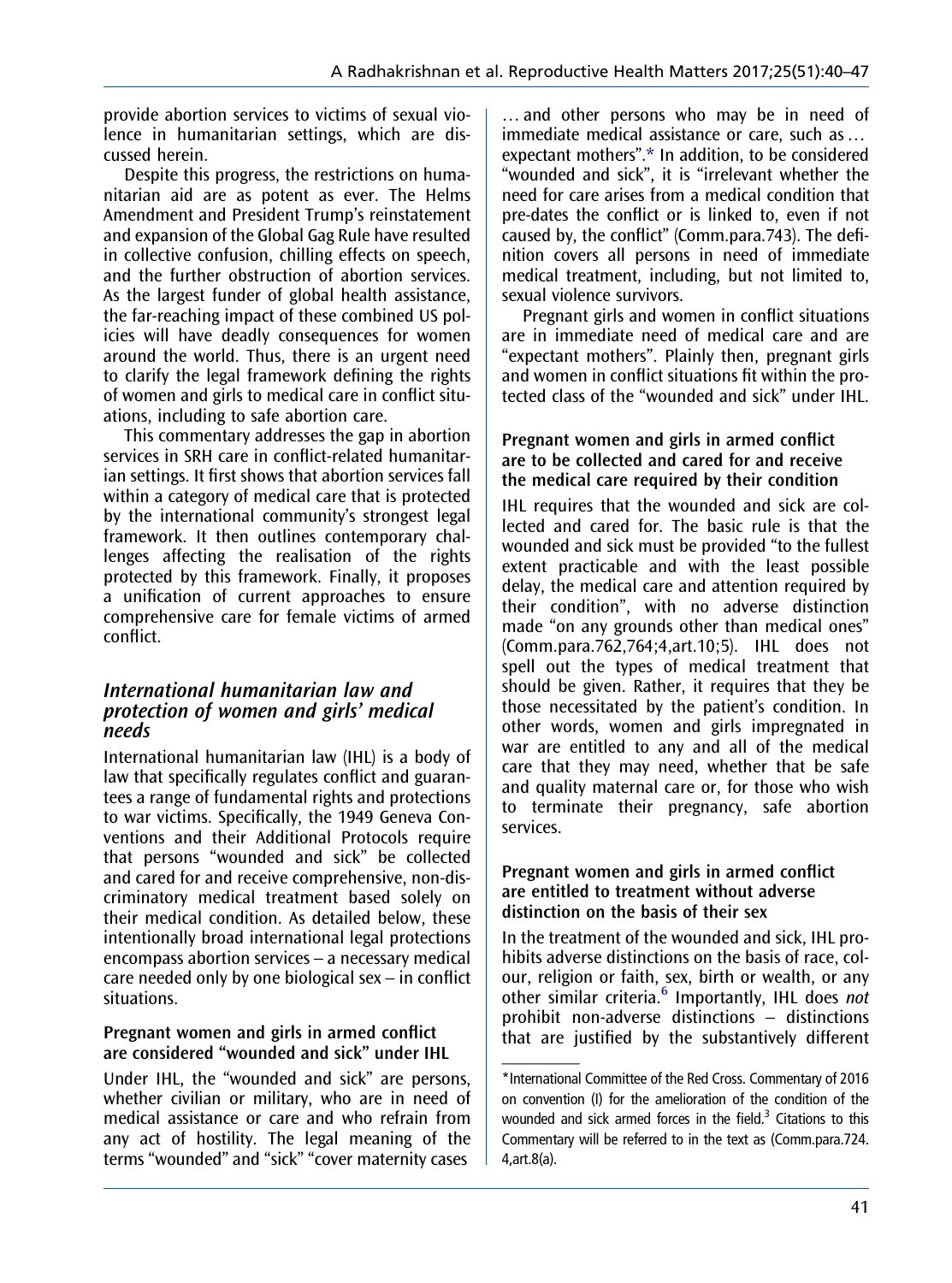<span id="page-3-0"></span>situations and needs of the wounded and sick are permitted. Thus, IHL allows for treatment that meets a person's specific needs (Comm.para.576). A person's biological sex is recognised as requiring such differential treatment.

Women and girls have medical needs distinct from men and boys, exposing them to particular risks and social stigmas connected with being wounded or sick. In recognition of these facts, IHL establishes that non-discriminatory medical care means that women shall "in all cases benefit by [medical] treatment as favourable as that granted to men" (Comm.para.1430). The law requires that the outcome for each sex must be the same, not that the treatment should necess-arily be identical.<sup>[7](#page-6-0)</sup>

For example, in the context of rape, which is perpetrated in a variety of ways and a variety of methods, the injuries suffered necessitate distinct medical care. A person raped with the barrel of a gun who develops a fistula requires different treatment than a person raped by a penis who becomes pregnant. While in the former case, the "medical care and attention required by their condition" may necessitate surgery or some other procedure, the pregnant person may require an abortion. In fact, in some cases, such as when a pregnancy is life threatening, abortion is the only medical option.

Denying one category of medical care (abortion) to one biological sex (women and girls) in armed conflict is thus considered discriminatory and prohibited by IHL. Safe abortion services, accordingly, must be a part of non-discriminatory medical care.

## The denial of abortions violates the right to humane treatment and the right to be free from cruel and inhuman treatment

In addition to encompassing abortion services as non-discriminatory and necessary medical care, IHL also protects the procedure via its guarantee of humane treatment and the right to be free from treatment that is cruel and inhuman. While a precise legal definition of humane treatment does not exist, its meaning is context specific and encompasses "the physical and mental condition of the person," and differences based on sex (Comm.para.553,577). In addition, to qualify as cruel or inhuman treatment, an act must cause physical or mental pain of a serious nature – such as a lack of adequate medical attention or the act of carrying to term an unwanted pregnancy (Comm.para.618,620).

The denial of safe abortion services results in extended and intensified physical and psychological suffering. Pregnant girls and women in conflict situations suffer countless traumas ranging from the dangers of pregnancy during war to, where the pregnancy results from rape, social and familial stigmatisation and ostracisation. In fact, denial of abortion services has been explicitly determined to cause serious mental and physical suffering constituting cruel and inhuman treatment in certain contexts.[7](#page-6-0)

## Protections for women and girls under international human rights law

While IHL is the *lex specialis*  $-$  or law governing a specific subject matter  $-$  of armed conflict, obligations and rights under international human rights law run concurrently and help to define IHL rights. Accordingly, the inclusion of abortion services within IHL's various legal protections is bolstered by relevant protections under human rights law. The Human Rights Committee (HRC), the Committee against Torture, and the Committee on the Elimination of Discrimination against Women have all weighed in on the legal obligations to provide abortions in certain settings. $8-9$ 

The concept of guaranteeing necessary and nondiscriminatory medical care for women and girls, outlined above and a central component to the protection of the wounded and sick, is shared with the Convention on the Elimination of All Forms of Discrimination against Women (CEDAW). CEDAW is the first human rights treaty to explicitly require States parties to ensure access to family planning services.[10](#page-7-0)–[11](#page-7-0) In conflict and post-conflict settings, the CEDAW Committee has established that States parties are required to ensure that SRH services include "emergency contraception; maternal health services, including antenatal care … safe abortion services; [and] post-abortion care ... ".<sup>[12](#page-7-0)</sup> The denial of abortion as genderbased discrimination is also recognised by the HRC and Committee against Torture.<sup>[8](#page-7-0)–[9](#page-7-0)</sup> Accordingly, States parties' failure to remove barriers to women's effective access to SRH services constitutes discrimination against women in violation of CEDAW, the Convention against Torture (CAT) and the International Covenant on Civil and Political Rights (ICCPR).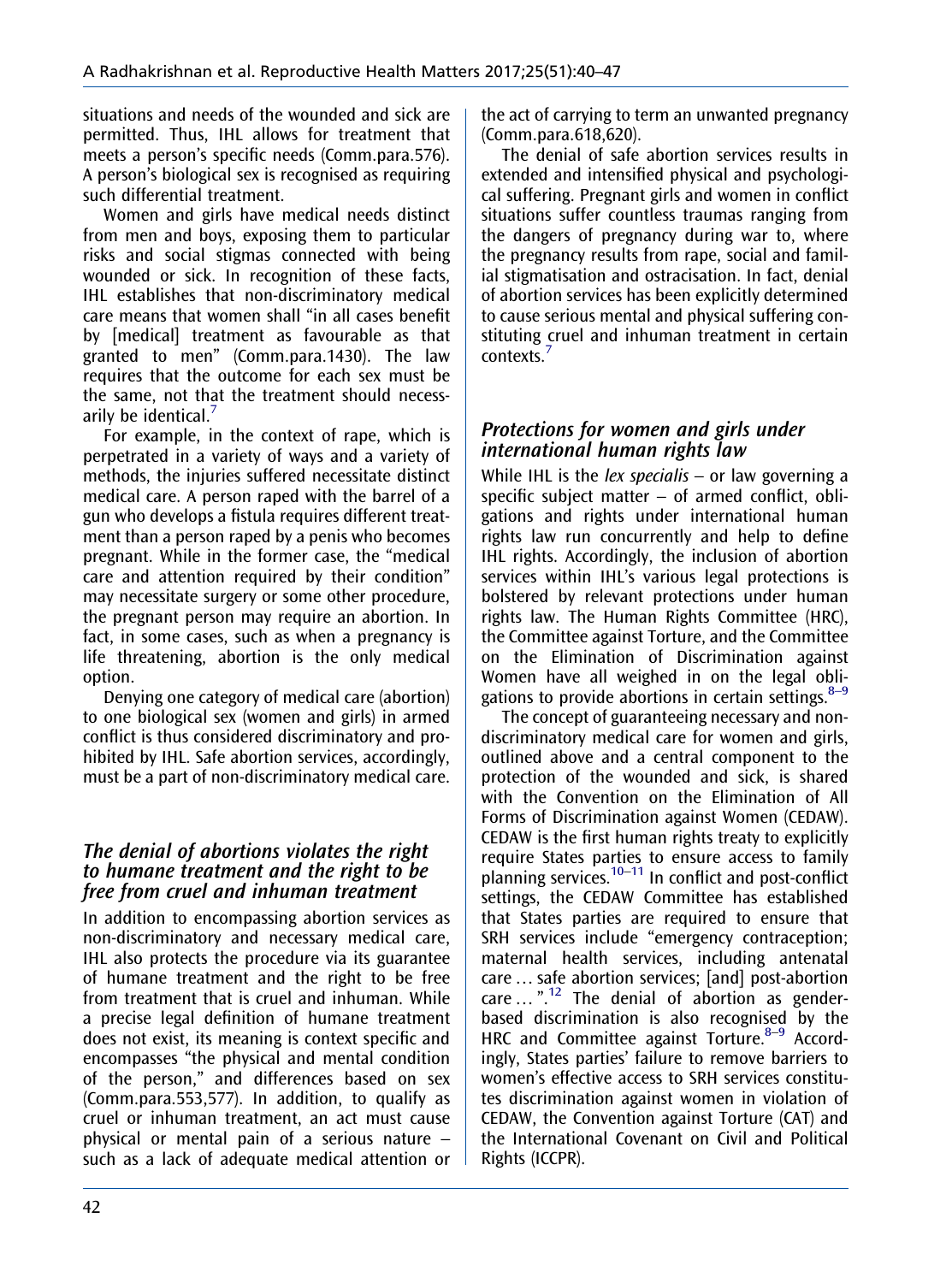<span id="page-4-0"></span>The denial of abortion services has also been found to violate the international human rights to humane treatment and to be free from torture. A range of UN experts, including the Special Rapporteur on torture, have found that "[w]ithholding access to reproductive health services that only women need is inherently discriminatory and can violate States' commitments under the [CAT]."[13](#page-7-0) The Committee against Torture has increasingly found that access to abortion, in particular for rape survivors, implicates the rights guaranteed by the CAT.<sup>[9,14](#page-7-0)</sup> In the same vein, restrictions on abortions have been found by the HRC, charged with monitoring and enforcing compliance with the ICCPR, to violate the Covenant's article 7 prohibition on torture or cruel, inhuman or degrading treatment.<sup>8–9</sup>

IHL's rights to non-discriminatory and needsbased medical care, as well as the rights to humane treatment and to be free from treatment that is cruel and inhuman, must be interpreted in light of these parallel provisions of human rights law. In doing so, the decrees of the ICCPR, CAT, and CEDAW firmly verify that abortion services for female victims of conflict are included in IHL's various protections.

# Increasing recognition of IHL's protections

There is growing international recognition that abortion services are a part of IHL's protections of "needs-based medical care" in academia, $15-17$ international policy guidance, and state practice. In 2013, the UN Security Council passed two resolutions calling for States to provide safe abortion services to girls and women raped in war.<sup>18–19</sup> In response to these resolutions, the United Kingdom reviewed and changed its humanitarian aid policy to acknowledge that safe abortion services for these victims are protected under  $IHL$ <sup>[20](#page-7-0)</sup> The Netherlands and France have similarly expressed the importance of complying with this IHL mandate. $^{21}$  $^{21}$  $^{21}$ 

Similarly, in September 2015, the European Commission issued a policy position stating that if a woman or girl's life is in danger or a pregnancy would cause unbearable suffering, IHL warrants the option of abortion.<sup>[21](#page-7-0)</sup> Furthermore, the European Parliament has passed a series of resolutions urging the European Union (EU) and EU Member States to segregate their humanitarian aid from other donors whose humanitarian aid is corrupted by abortion restrictions (such as the United States), to keep humanitarian aid free from restrictions on necessary medical treatment, and to ensure that aid is administered in line with IHL. $^{21}$  $^{21}$  $^{21}$  Several of these resolutions also call for a commitment that women and girls in conflict settings receive all SRH services, including safe abortions.

The reality of the need to ensure that safe abortion services are available for rape victims, as well as included in humanitarian aid funding, has also been recognised multiple times by the UN Secretary General.22–<sup>24</sup> Likewise, the Global Study on the Implementation of Security Council Resolution 1325 noted that access to safe abortion is particularly important in conflict settings, where pregnancy is considerably more dangerous (due to the destruction and disruption of health services and access to care), and called on the United Nations and its Member States, as well as other humanitarian donors and actors, to ensure access to such services as a matter of women's rights under IHL and international human rights law.<sup>[1](#page-6-0)</sup>

Despite this progress, abortion services are still very much absent in conflict-related humanitarian settings, owing to deep and longstanding trends and viewpoints.

# Contemporary challenges

## The relationship between national abortion laws and IHL

Restrictive national abortion laws are often invoked to block the application of IHL's rights and obligations. Proponents of this position often point to the notion that there is "no international right to abortion" when deferring to national legislation on the issue. But as outlined above, IHL does not guarantee the right to any specific medical service, instead it contains generalised rules that protect those who fall under its protections – including pregnant women. Even while IHL is not specific, it is clear that its protections are universal and non-derogable.

As noted above, in armed conflict, IHL is the lex specialis, meaning that its rules concerning the wounded and sick in armed conflict override the provisions of other legal regimes, national and local. This universality and relationship to national law is a unique feature of IHL aimed at ensuring that domestic policies and practices cannot be used to abrogate IHL's protections. One of the hallmarks of the Geneva Conventions is that the legal rights they guarantee protect individuals to the exclusion of other laws, and cannot be renounced or rescinded (Comm.para.987–1002).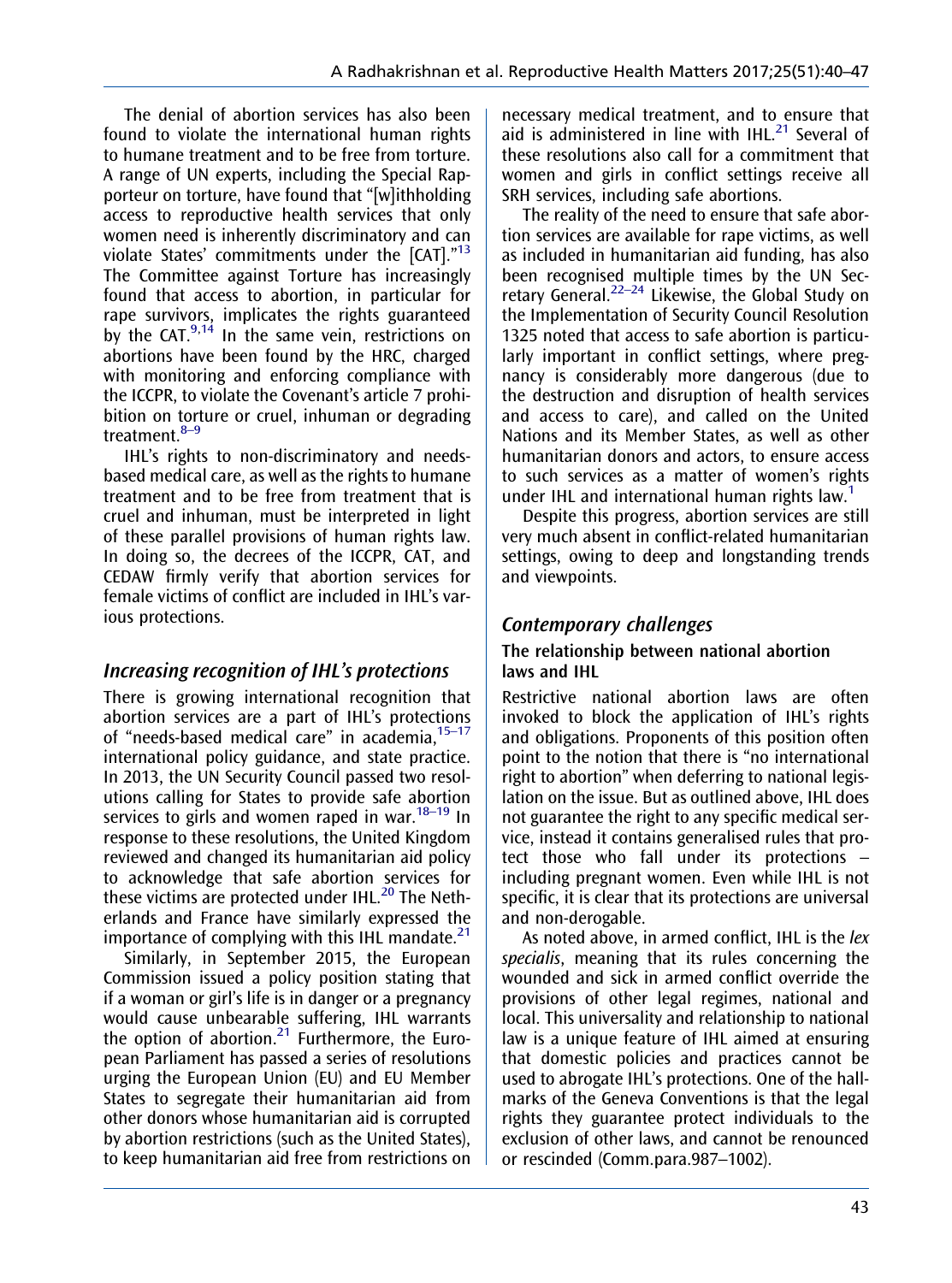<span id="page-5-0"></span>The International Committee of the Red Cross's Professional Standards for Protection Work calls for protection actors to "be prepared to point out that domestic law cannot be used as an excuse for non-compliance with international obligations."<sup>[25](#page-7-0)</sup> This means that national law cannot be used as a shield to block the application of international law, and in fact, relevant domestic laws should only be used in protection work when they "reinforce overall protection, and are in conformity with inter-national law."[25](#page-7-0)

One area where the conflation between national law and IHL is particularly problematic concerns protections for medical staff in humanitarian situations. Under IHL, the right to medical care determined by need is so important that doctors are provided immunity from local prosecution and punishment, as long as they provide care in line with war victims' needs (Comm.para.1758– 1760). Doctors and medical staff also cannot be obliged or compelled to act in any other way than in accordance with victims' needs. Medical personnel must conduct their care solely in accordance with medical ethics, which requires care based on patients' needs and with their informed consent (Comm.para.765). Where national laws errantly take precedent, the protections are overlooked. Moving forward, more awareness needs to be built amongst humanitarian actors, both of the protections IHL offers to them and of the rights that guide the provision of care. Furthermore, a more affirmative approach must be taken in the negotiation of humanitarian agreements, as IHL specifically protects doctors from prosecution – the fear of which is one of the largest barriers to the provision of safe abortion care.

In sum, in the context of abortion services, national abortion laws cannot supersede IHL's mandates to furnish the wounded and sick with all necessary and non-discriminatory medical care, humane treatment, and protection from torture or inhuman treatment.

## Funding policies as a positive and negative force

Even where legal concerns are not an issue, an enormous impediment to the provision of abortion services in humanitarian settings has been funding restrictions, in particular those imposed by the United States government. Since 1973, the United States has enforced abortion restrictions on all of its foreign aid. Originating from the Helms Amendment to the Foreign Assistance Act, the US

categorically prevents its funds from being used to provide abortion services, to discuss abortion as an option, or even discuss the need for safe abortion services in fact-finding reports. $26$  The Helms Amendment is currently implemented without exceptions for rape, life endangerment, or incest. Furthermore, while the Leahy Amendment does permit counselling and information about all pregnancy options, in line with local law, studies have shown that the amendment is ill-understood and little utilised.<sup>[27](#page-7-0)</sup> Today, the situation is made worse by President Trump's reinstatement of the Global Gag Rule, now termed "Protective Life in Global Health Assistance," which nearly fully censors the abortion-related activity of any non-US recipient of US global health assistance, with narrow exceptions in cases of rape, incest and life endangerment.<sup>[28](#page-7-0)</sup>

Such policies not only actively stifle abortionrelated care, they also create a chilling environment around SRH, such that many recipients of US aid refuse to engage even in permitted activities. $27,29$  Since the US is the largest bilateral provider of humanitarian aid, US policy sets the tone on abortion in the majority of humanitarian settings. Furthermore, for those organisations that are already reluctant to include abortion within their work, these restrictions are a convenient excuse for not including abortion in their SRH packages.

However, the tide on this issue is slowly turning. Global awareness of the harms of permanent US abortion restrictions, such as the Helms Amendment, over the past eight years has resulted in the progress discussed above, including the adoption of explicit funding polices that recognise abortion as protected care under IHL and commitments to fund such services. Such policies serve two objectives. First, they demonstrate to humanitarian actors that there are donors who consider abortion services to be vital care and that there are in fact funds available to provide safe abortion care. Second, because it is states that define what the practice of IHL looks like, these funding policies help to develop the recognition that abortion is protected care under IHL.

## Importance of recognising abortion as equivalent to any other medical care

Abortion is frequently singled out from other medical care, which not only serves to further stigmatise abortion, but also legitimises its denial. When women are faced with an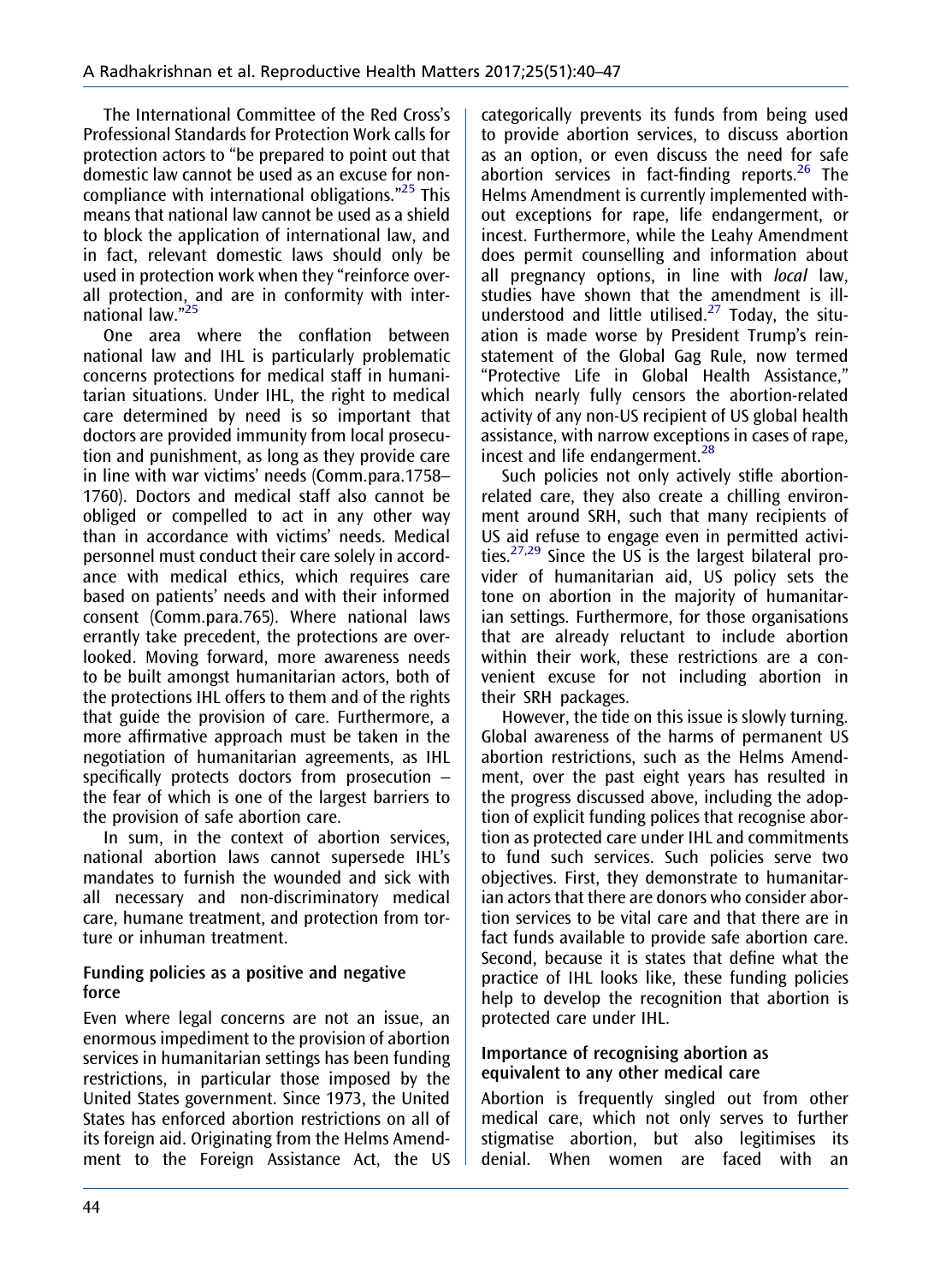<span id="page-6-0"></span>unwanted/unintended, health- and/or life-threatening pregnancy, the option of abortion is the only medical service available to ameliorate the situation. In this context, abortion clearly fits under the definition of "medical care" ("the provision of what is necessary for a person's health and well-being by a doctor, nurse or other healthcare professional"). $30$  As a result, it is important that restrictions on abortion, including legal restrictions, be understood as impediments to women's access to medical care.

# Confronting challenges: rights protect needed care

These challenges, however, are exactly what IHL is designed to overcome. At its most basic, IHL ensures war victims receive the medical care they need by protecting them with rights. In fact, IHL as we know it today arose from a global reaction to the mistreatment of prisoners of war as "protected persons" during the Second World War. One of the many lessons learned in that war's aftermath was that political and military prerogatives undermine the treatment of war victims. As a practical matter, this is no less true for a prisoner of war than it is a survivor of war rape.

Still, the challenges outlined above and their accompanying undercurrent of gender discrimination all consort to make abortion services virtually absent in conflict-related humanitarian settings. $<sup>2</sup>$  As a matter of current practice, many</sup> humanitarian donors and actors have envisioned a "needs-based" model, situating "needs" as something other than "rights." Instead of publicly and explicitly upholding victims' rights under IHL, these actors claim they adhere to the highest level of care by focusing on victims' needs. But as described above, this is not how IHL works. As history has taught us, notwithstanding good intentions, war victims are vulnerable to abuse unless their rights are specifically invoked (Comm.para.990). Therefore, it is essential that needs- and rights-based approaches are considered as two sides of the same coin. Put simply: war victims' needs are explicitly protected by IHL rights.

# Conclusion

IHL anticipated the expansion of armed conflict to include civilian victims and accordingly grants broad but determinate rights to the "wounded and sick." As shown above, these rights require the provision of abortion services for pregnant victims of armed conflict. Despite increasing international recognition of abortion services as part of IHL's protections, concerning global trends threaten to revert to an antiquated and discriminatory paradigm, undermining victims' fundamental legal protections. To confront these challenges, humanitarian actors, advocates, and donors must ensure that their work and policies are grounded in victims' rights so that victims' needs are comprehensively met.

## References

- 1. UN Women. Preventing conflict, transforming justice, securing the peace: a global study on the Implementation of UN Security Council Resolution 1325. [2015](#page-1-0).
- 2. McGinn T, Casey S. Why don't humanitarian organizations provide safe abortion services? Conflict and Health. [2016;](#page-1-0)10. [DOI:10.1186/s13031-016-0075-8](https://doi.org/DOI:10.1186/s13031-016-0075-8)
- 3. International Committee of the Red Cross. Commentary of 2016 on convention (I) for the amelioration of the condition of the wounded and sick armed forces in the field (Geneva, 12 August 1949). 2016. [cited 2017 May 15]. Available from: [https://ihl-databases.icrc.org/applic/ihl/ihl.nsf/INTRO/](https://ihl-databases.icrc.org/applic/ihl/ihl.nsf/INTRO/365?OpenDocument) [365?OpenDocument](https://ihl-databases.icrc.org/applic/ihl/ihl.nsf/INTRO/365?OpenDocument).
- 4. International Committee of the Red Cross. Protocol additional to the Geneva conventions of 12 August 1949, and relating to the protection of victims of

international armed conflicts (Protocol I). 1977. 1125 UNTS 3.

- 5. International Committee of the Red Cross. Protocol additional to the Geneva conventions of 12 August 1949, and relating to the protection of victims of noninternational armed conflicts (Protocol II). 1977. 1125 UNTS 609. art. 7.
- 6. International Committee of the Red Cross. Article 3 common to the four Geneva conventions of 1949. 1949. 6 UNTS 31.
- 7. International Committee of the Red Cross. Commentary of 1960 on Convention (III) relative to the Treatment of Prisoners of War (Geneva, 12 August 1949) art. 14. 1960. [cited 2017 Oct 5]. Available from: [https://ihl-databases.](https://ihl-databases.icrc.org/applic/ihl/ihl.nsf/Comment.xsp?action=openDocument&documentId=64864A7A2AB7E2F6C12563CD00425C7E) [icrc.org/applic/ihl/ihl.nsf/Comment.xsp?action=](https://ihl-databases.icrc.org/applic/ihl/ihl.nsf/Comment.xsp?action=openDocument&documentId=64864A7A2AB7E2F6C12563CD00425C7E)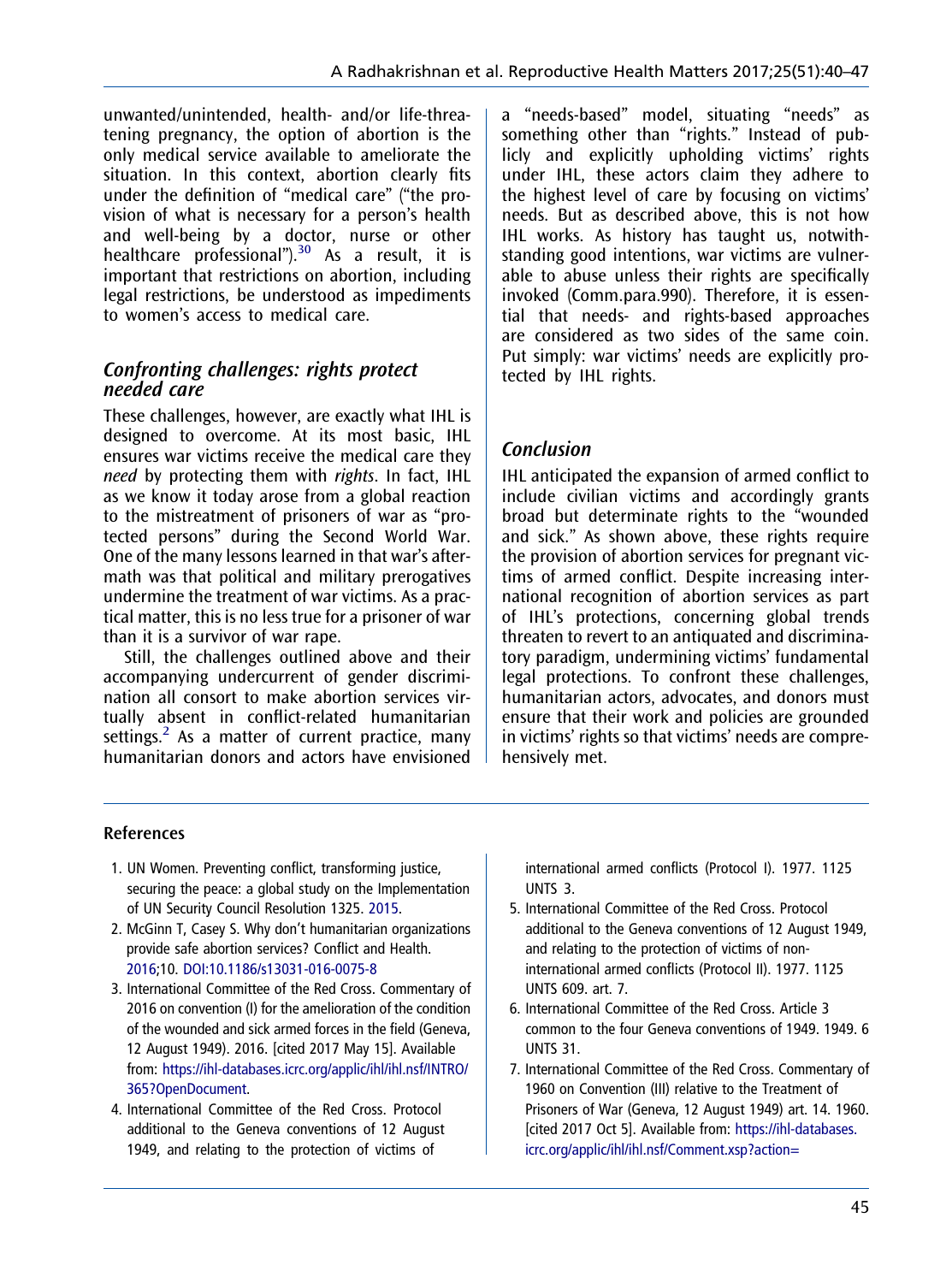<span id="page-7-0"></span>[openDocument&documentId=64864A7A2AB7E2F6C](https://ihl-databases.icrc.org/applic/ihl/ihl.nsf/Comment.xsp?action=openDocument&documentId=64864A7A2AB7E2F6C12563CD00425C7E) [12563CD00425C7E.](https://ihl-databases.icrc.org/applic/ihl/ihl.nsf/Comment.xsp?action=openDocument&documentId=64864A7A2AB7E2F6C12563CD00425C7E)

- 8. UN Human Rights Council. Report of the special rapporteur on torture and other cruel, inhuman or degrading treatment or punishment. 2016. A/HRC/31/57.
- 9. Center for Reproductive Rights. Safe and legal abortion is a woman's human right. [2011.](#page-3-0)
- 10. Ipas. International human rights bodies on unwanted pregnancy and abortion-part 1. [2014](#page-3-0).
- 11. United Nations General Assembly. Convention on the elimination of all forms of discrimination against women. 1970. 1249 UNTS 13. arts. 12(1), 10(h), 14(2)(b) and 16(1).
- 12. Cook R, Undurraga V. Article 12. In: Chinkin C, Freeman MA, Rudolf B, editors. The UN Convention on the Elimination of All Forms of Discrimination against Women: A Commentary. Oxford: Oxford Univ. Press; [2012.](#page-3-0) p. 320.
- 13. UN Committee on the Elimination of Discrimination against Women. General Recommendation 30 on women in conflict prevention, conflict and post-conflict situations. 2013. CEDAW/C/GC/30. para. 52(c).
- 14. Office of the UN High Commissioner for Human Rights. Statement of UN Experts on Gender-based crimes though the lens of torture on International Women's Day. 2016. [cited 2017 May 15]. Available from: [http://www.ohchr.](http://www.ohchr.org/EN/NewsEvents/Pages/DisplayNews.aspx?NewsID=17152&) [org/EN/NewsEvents/Pages/DisplayNews.aspx?NewsID =](http://www.ohchr.org/EN/NewsEvents/Pages/DisplayNews.aspx?NewsID=17152&) [17152&.](http://www.ohchr.org/EN/NewsEvents/Pages/DisplayNews.aspx?NewsID=17152&)
- 15. Center for Reproductive Rights. Reproductive rights violations as ill-treatment. [2014](#page-4-0). p. 1–4.
- 16. McGuire R, Rona G. The principle of non-discrimination. In: Clapham A, Gaeta P, Sassoli M, editors. The 1949 Geneva conventions: a commentary. Oxford: Oxford University Press; 2015. p. 191, 203–204.
- 17. Bellal A. Who is wounded and sick? In: Clapham A, Gaeta P, Sassoli M, editors. The 1949 Geneva conventions: a commentary. Oxford: Oxford University Press; 2015. p. 726–763.

## Résumé

Les femmes et les filles sont toujours plus souvent les victimes directes et ciblées des conflits armés qui les touchent différemment et de façon disproportionnée, ainsi que le montrent des études. Néanmoins, le droit, les politiques et les protocoles humanitaires n'ont pas encore été interprétés et adaptés efficacement pour répondre à leurs besoins spécifiques, notamment de services et droits de santé sexuelle et génésique. En particulier, les services d'avortement sans risque sont systématiquement absents des services de santé sexuelle et génésique assurés dans les contextes humanitaires pour différentes raisons, notamment

- 18. Priddy A. Tackling impunity for sexual violence. In: Bellal A, editor. The war report: armed conflict in 2014. Oxford: Oxford University Press; [2015](#page-4-0). p. 681.
- 19. United Nations Security Council. Resolution 2106. 2013. S/ RES/2106.
- 20. United Nations Security Council. Resolution 2122. 2013. S/ RES/2122.
- 21. Department for International Development. Safe and unsafe abortion: The UK's policy on safe and unsafe abortion in developing countries. 2014. p. 9.
- 22. Global Justice Center. Reference language on abortion and IHL. 2017. [cited 2017 May 15]. Available from: [http://](http://www.globaljusticecenter.net/files/ReferenceLanguage.1.20.2017.pdf) [www.globaljusticecenter.net/](http://www.globaljusticecenter.net/files/ReferenceLanguage.1.20.2017.pdf)files/ReferenceLanguage.1. [20.2017.pdf.](http://www.globaljusticecenter.net/files/ReferenceLanguage.1.20.2017.pdf)
- 23. UN Security Council. Report of the Secretary-General on women peace and security. 2015. S/2015/716. para. 43.
- 24. UN Security Council. Report of the Secretary-General on women peace and security. 2014. S/2014/693. para. 62.
- 25. UN Security Council. Report of the Secretary-General on women peace and security. 2013. S/2013/525. para. 72(a).
- 26. International Committee of the Red Cross. Professional standards for protection work. 2013. p. 63–64.
- 27. Kallas K, Radhakrishnan A. If these walls could talk, they would be censored. In reproductive laws for the 21<sup>st</sup> Century. [2012](#page-5-0).
- 28. Ipas and Ibis. U.S. Funding for Abortion. How the Helms and Hyde amendments harm women and providers. 2015. p. 7.
- 29. The White House Office of the Press Secretary. Presidential memorandum regarding the Mexico City policy. [2017](#page-5-0).
- 30. Barot S, Cohen S. The global gag rule and fights over funding UNFPA: The issues that won't go away. Guttmacher Policy Review. [2015;](#page-6-0)18:2.
- 31. Oxford English Dictionary. Medical care. [cited 2017 May 15]. Available from: [https://en.oxforddictionaries.com/](https://en.oxforddictionaries.com/definition/medical_care) defi[nition/medical\\_care](https://en.oxforddictionaries.com/definition/medical_care).

## Resumen

Las mujeres y niñas son cada vez más las víctimas directas y específicas del conflicto armado, y los estudios muestran que son afectadas de manera desproporcionada y diferencial. Sin embargo, las leyes, políticas y protocolos humanitarios aún no han sido interpretadas de manera significativa ni adaptadas para responder a sus necesidades específicas, tales como servicios de salud y derechos sexuales y reproductivos. En particular, los servicios de aborto seguro son omitidos de manera rutinaria de los servicios de salud sexual y reproductiva en entornos humanitarios por una variedad de razones, entre ellas deferencia